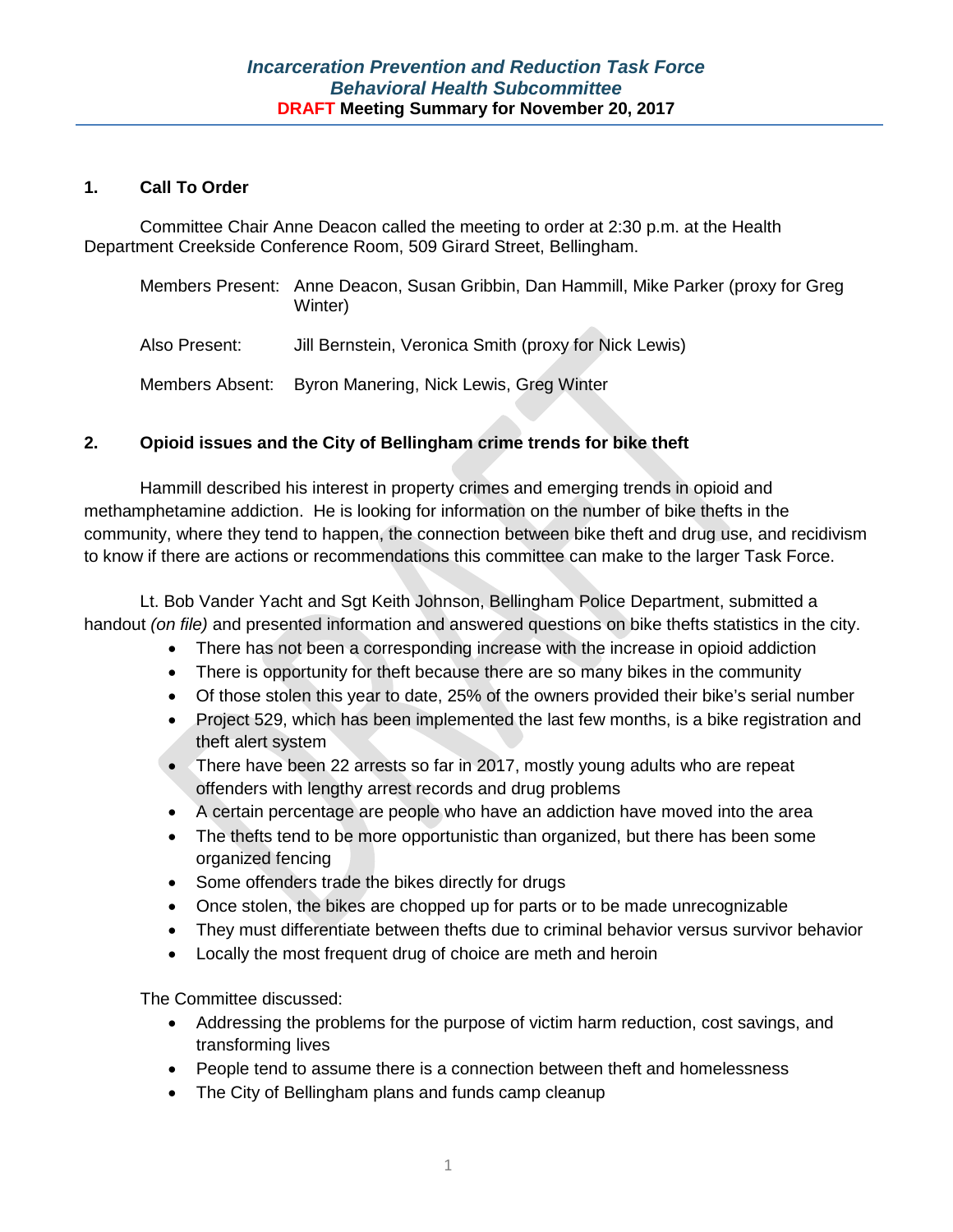# *Incarceration Prevention and Reduction Task Force Behavioral Health Subcommittee* **DRAFT Meeting Summary for November 20, 2017**

- The police are working with people to register and lock up their bikes
- Many people would use an effective treatment program if one was available, but that's decided on a case-by-case basis if someone chooses to participate
- Ask someone in drug court their perspective on how to develop incentives
- There is no successful medicine-assisted treatment regimen for meth users
- Some camp residents feel it's easier to use outside than meet the conditions of housing
- How to provide sharps containers to reduce needle litter
- Some people are going to camps to use, but don't live there

## **6. Other Business**

## GRACE Program

Gribbin moved that the Behavioral Health Ad Hoc Committee recommends support of the Whatcom GRACE program and encourages community leaders to offer financial support for its development and implementation. The motion was seconded and carried unanimously.

The motion will go to the full Task Force and, if approved, included in the Phase III Report.

The Committee discussed the need for programs that are successful and that those involved in bike theft may not be ideal candidates for the GRACE program.

# Phase III Committee Report

Deacon submitted (on file) and read through and described the draft committee report she and Forrest Longman have written.

Hammill moved to support the committee report as presented. The motion was seconded and carried unanimously.

The committee discussed the County's new funding for a street outreach person specializing in opioid use.

# **3. Discussion of RCW 82.14.530, Sales and use tax for housing and related services**

The committee discussed using sales and use tax for housing and related services. It would generate around \$4 million. The Committee and Task Force should consider this in upcoming meetings.

Deacon reported on a new option through RCW 82.14 for additional monies to support programs. Counties are allowed to increase sales tax by 1/10 of one percent to create additional programs and services for people who frequent the criminal justice system. She described how it can be spent.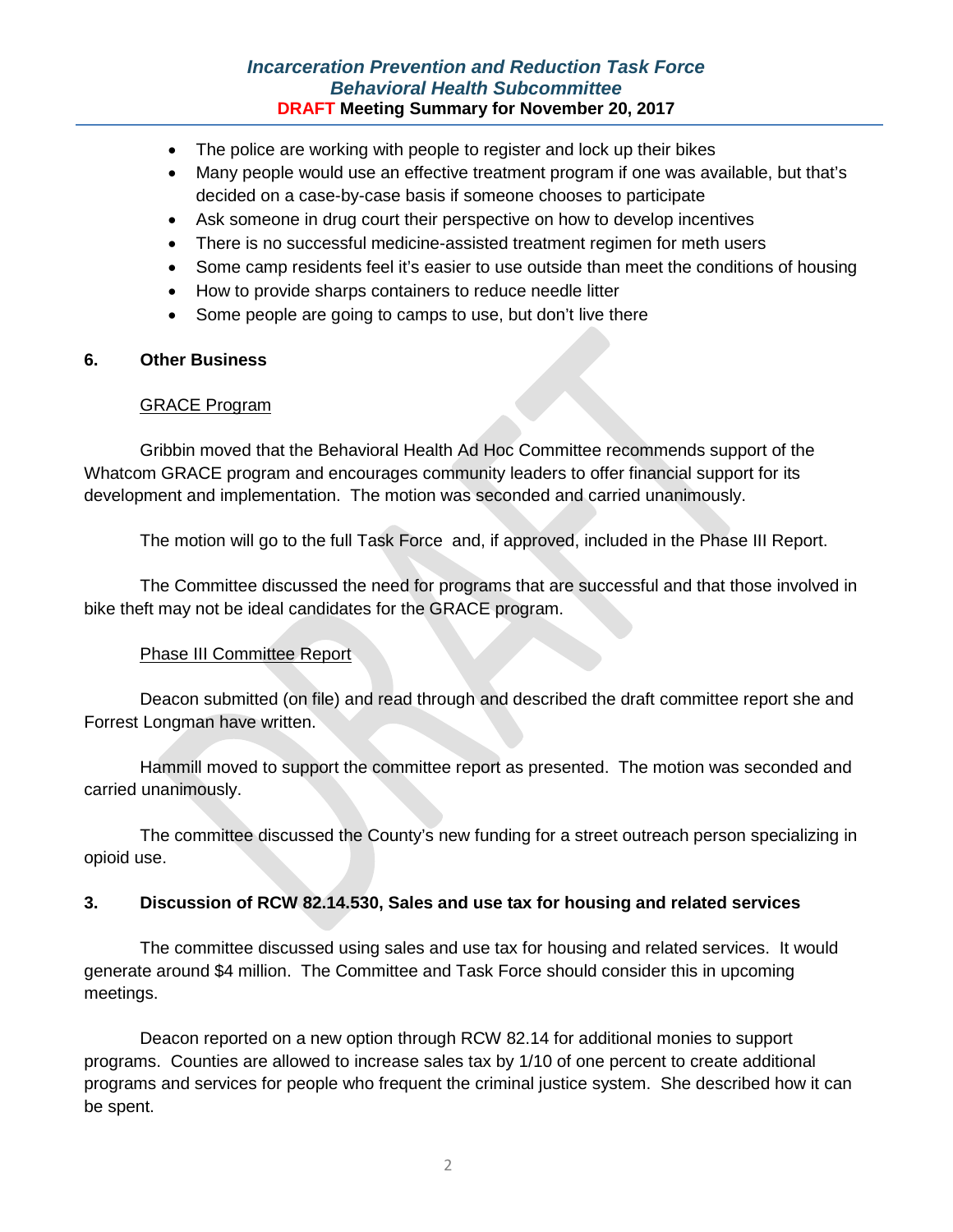The committee discussed how housed folks offend less, even without intervention and treatment. Simply housing folks can solve a broader spectrum of societal issues, the timing of raising taxes and multiple ballot measures, when the housing levy will be renewed, making sure voters see the benefit and broader positive outcomes of the tax, and the reason voters rejected the jail sales and use tax ballot measure.

# **4. Update on consumer focus group**

Bernstein reported that representatives at Western Washington University quoted a cost of \$13,000 to facilitate a scientifically-driven consumer focus group, which is too much. Moonwater may agree to facilitate the process for much less. The Vera Institute consultants are only interested in the process if it is done professionally with scientifically-reliable data.

The committee discussed the effort to find out what they don't know, and then develop a set of questions. After January, the committee can decide how to move forward with a structure.

# **5. Next Steps: Ideas & Further Information**

The committee discussed having regular updates on various programs on the agenda.

# 2018 Committee meeting schedule

The Committee discussed the proposed regular meeting schedule for 2018 and concurred to schedule meetings on Mondays that are not City Council meeting days. The meeting time is to be determined.

# **7. Public Comment**

Irene Morgan stated quantify the amount of savings they will realize from people not going to jail, and transfer monies to programs instead of taxing.

# **8. Adjourn**

The meeting adjourned at 4:30 a.m.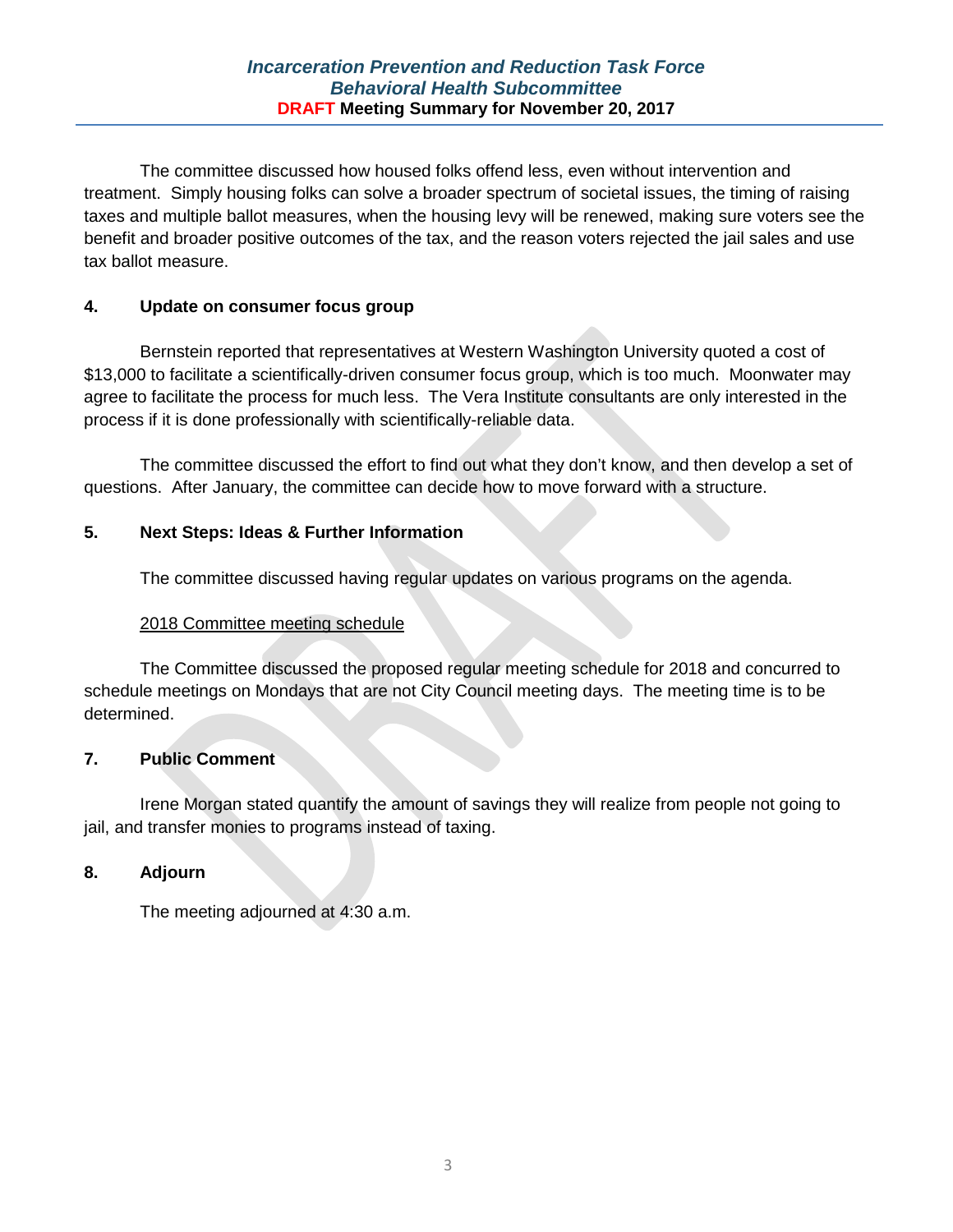# **RCW 82.14.530**

#### **Sales and use tax for housing and related services.**

(1)(a) A county legislative authority may submit an authorizing proposition to the county voters at a special or general election and, if the proposition is approved by a majority of persons voting, impose a sales and use tax in accordance with the terms of this chapter. The title of each ballot measure must clearly state the purposes for which the proposed sales and use tax will be used. The rate of tax under this section may not exceed one-tenth of one percent of the selling price in the case of a sales tax, or value of the article used, in the case of a use tax.

(b)(i) If a county with a population of one million five hundred thousand or less has not imposed the full tax rate authorized under (a) of this subsection within two years of October 9, 2015, any city legislative authority located in that county may submit an authorizing proposition to the city voters at a special or general election and, if the proposition is approved by a majority of persons voting, impose the whole or remainder of the sales and use tax rate in accordance with the terms of this chapter. The title of each ballot measure must clearly state the purposes for which the proposed sales and use tax will be used. The rate of tax under this section may not exceed one-tenth of one percent of the selling price in the case of a sales tax, or value of the article used, in the case of a use tax.

(ii) If a county with a population of greater than one million five hundred thousand has not imposed the full tax authorized under (a) of this subsection within three years of October 9, 2015, any city legislative authority located in that county may submit an authorizing proposition to the city voters at a special or general election and, if the proposition is approved by a majority of persons voting, impose the whole or remainder of the sales and use tax rate in accordance with the terms of this chapter. The title of each ballot measure must clearly state the purposes for which the proposed sales and use tax will be used. The rate of tax under this section may not exceed one-tenth of one percent of the selling price in the case of a sales tax, or value of the article used, in the case of a use tax.

(c) If a county imposes a tax authorized under (a) of this subsection after a city located in that county has imposed the tax authorized under (b) of this subsection, the county must provide a credit against its tax for the full amount of tax imposed by a city.

(d) The taxes authorized in this subsection are in addition to any other taxes authorized by law and must be collected from persons who are taxable by the state under chapters **[82.08](http://app.leg.wa.gov/RCW/default.aspx?cite=82.08)** and **[82.12](http://app.leg.wa.gov/RCW/default.aspx?cite=82.12)** RCW upon the occurrence of any taxable event within the county for a county's tax and within a city for a city's tax**.**

(2)(a) Notwithstanding subsection (4) of this section, a minimum of sixty percent of the moneys collected under this section must be used for the following purposes:

(i) Constructing affordable housing, which may include new units of affordable housing within an existing structure, and facilities providing housing-related services; or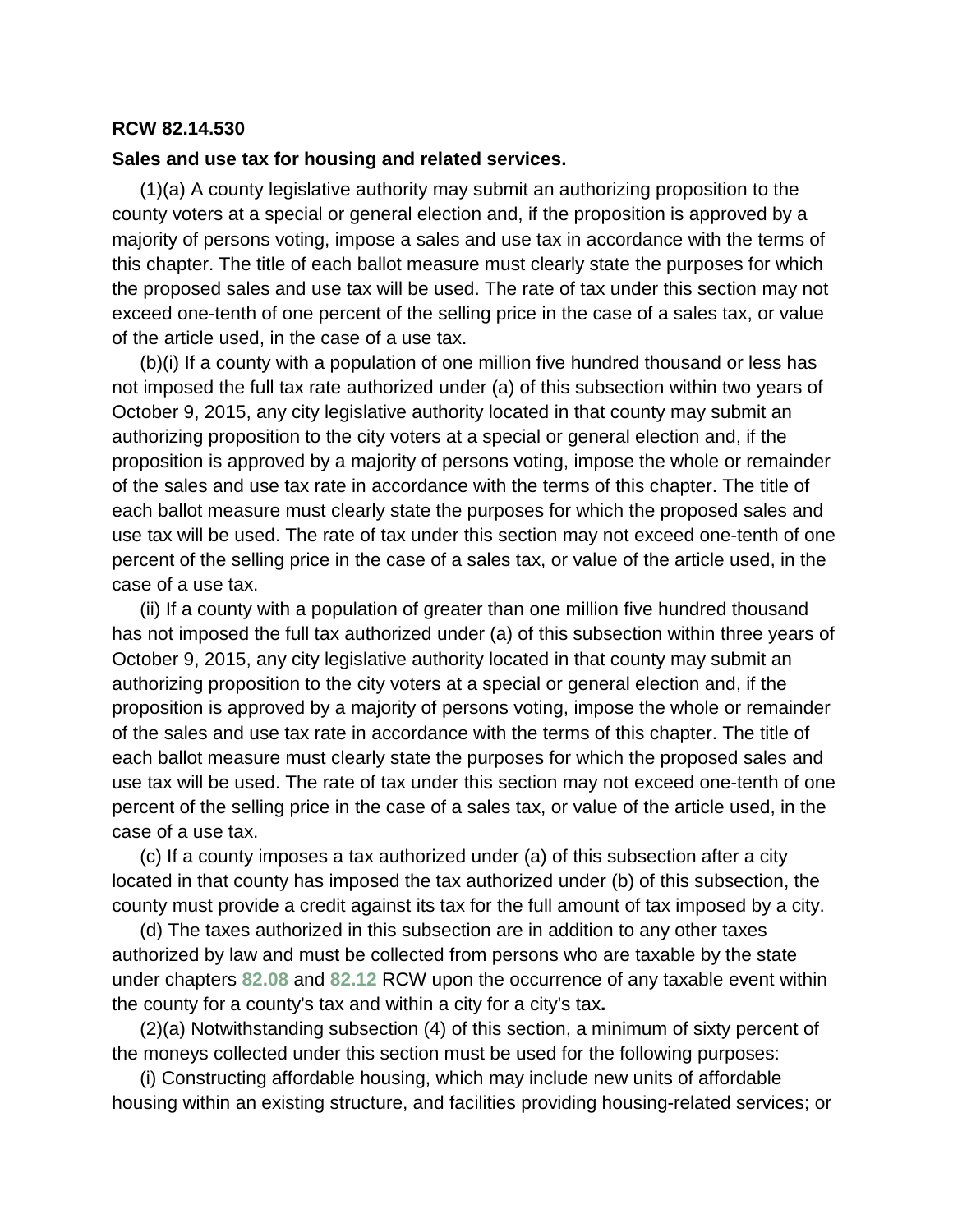(ii) Constructing mental and behavioral health-related facilities; or

(iii) Funding the operations and maintenance costs of new units of affordable housing and facilities where housing-related programs are provided, or newly constructed evaluation and treatment centers.

(b) The affordable housing and facilities providing housing-related programs in (a)(i) of this subsection may only be provided to persons within any of the following population groups whose income is at or below sixty percent of the median income of the county imposing the tax:

(i) Persons with mental illness;

(ii) Veterans;

(iii) Senior citizens;

(iv) Homeless, or at-risk of being homeless, families with children;

(v) Unaccompanied homeless youth or young adults;

(vi) Persons with disabilities; or

(vii) Domestic violence survivors.

(c) The remainder of the moneys collected under this section must be used for the operation, delivery, or evaluation of mental and behavioral health treatment programs and services or housing-related services.

(3) A county that imposes the tax under this section must consult with a city before the county may construct any of the facilities authorized under subsection (2)(a) of this section within the city limits.

(4) A county that has not imposed the tax authorized under RCW **[82.14.460](http://app.leg.wa.gov/RCW/default.aspx?cite=82.14.460)** prior to October 9, 2015, but imposes the tax authorized under this section after a city in that county has imposed the tax authorized under RCW **[82.14.460](http://app.leg.wa.gov/RCW/default.aspx?cite=82.14.460)** prior to October 9, 2015, must enter into an interlocal agreement with that city to determine how the services and provisions described in subsection (2) of this section will be allocated and funded in the city.

(5) To carry out the purposes of subsection (2)(a) and (b) of this section, the legislative authority of the county or city imposing the tax has the authority to issue general obligation or revenue bonds within the limitations now or hereafter prescribed by the laws of this state, and may use, and is authorized to pledge, up to fifty percent of the moneys collected under this section for repayment of such bonds, in order to finance the provision or construction of affordable housing, facilities where housingrelated programs are provided, or evaluation and treatment centers described in subsection (2)(a)(iii) of this section.

(6)(a) Moneys collected under this section may be used to offset reductions in state or federal funds for the purposes described in subsection (2) of this section.

(b) No more than ten percent of the moneys collected under this section may be used to supplant existing local funds.

[ **[2015 3rd sp.s. c 24 § 701.](http://lawfilesext.leg.wa.gov/biennium/2015-16/Pdf/Bills/Session%20Laws/House/2263-S.SL.pdf?cite=2015%203rd%20sp.s.%20c%2024%20%C2%A7%20701.)**]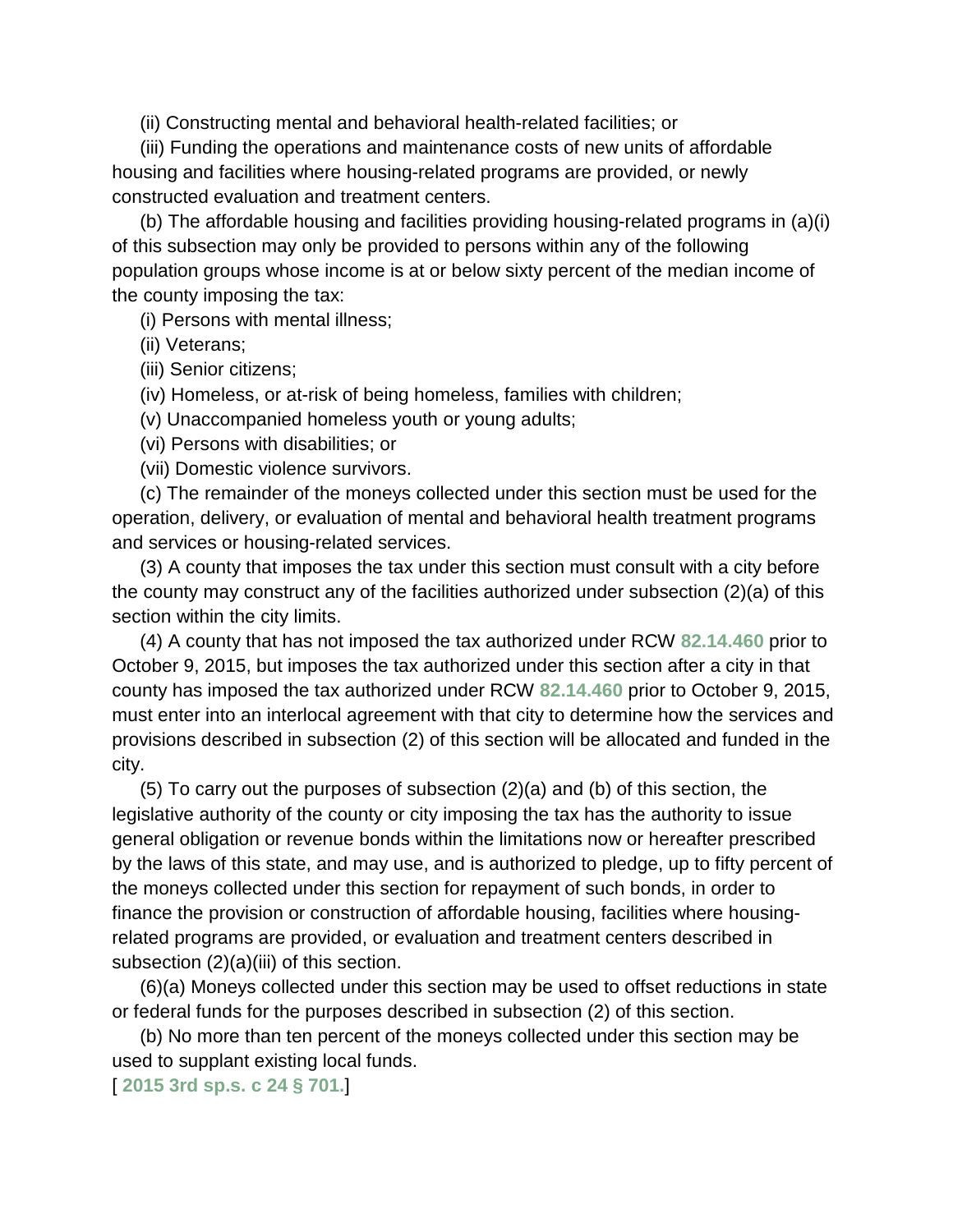#### **ATTACHEMENT A – GRACE PROGRAM STRUCTURE**

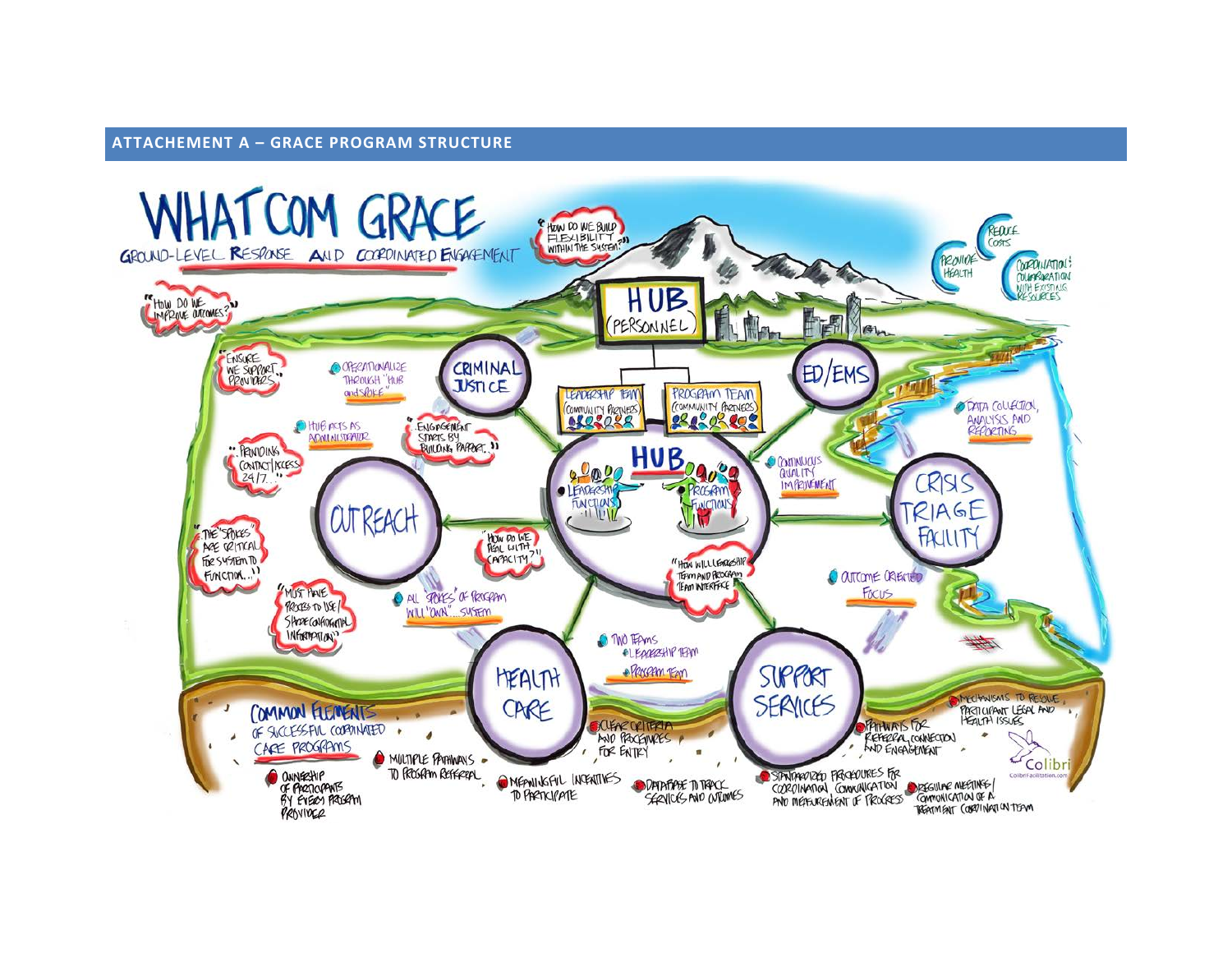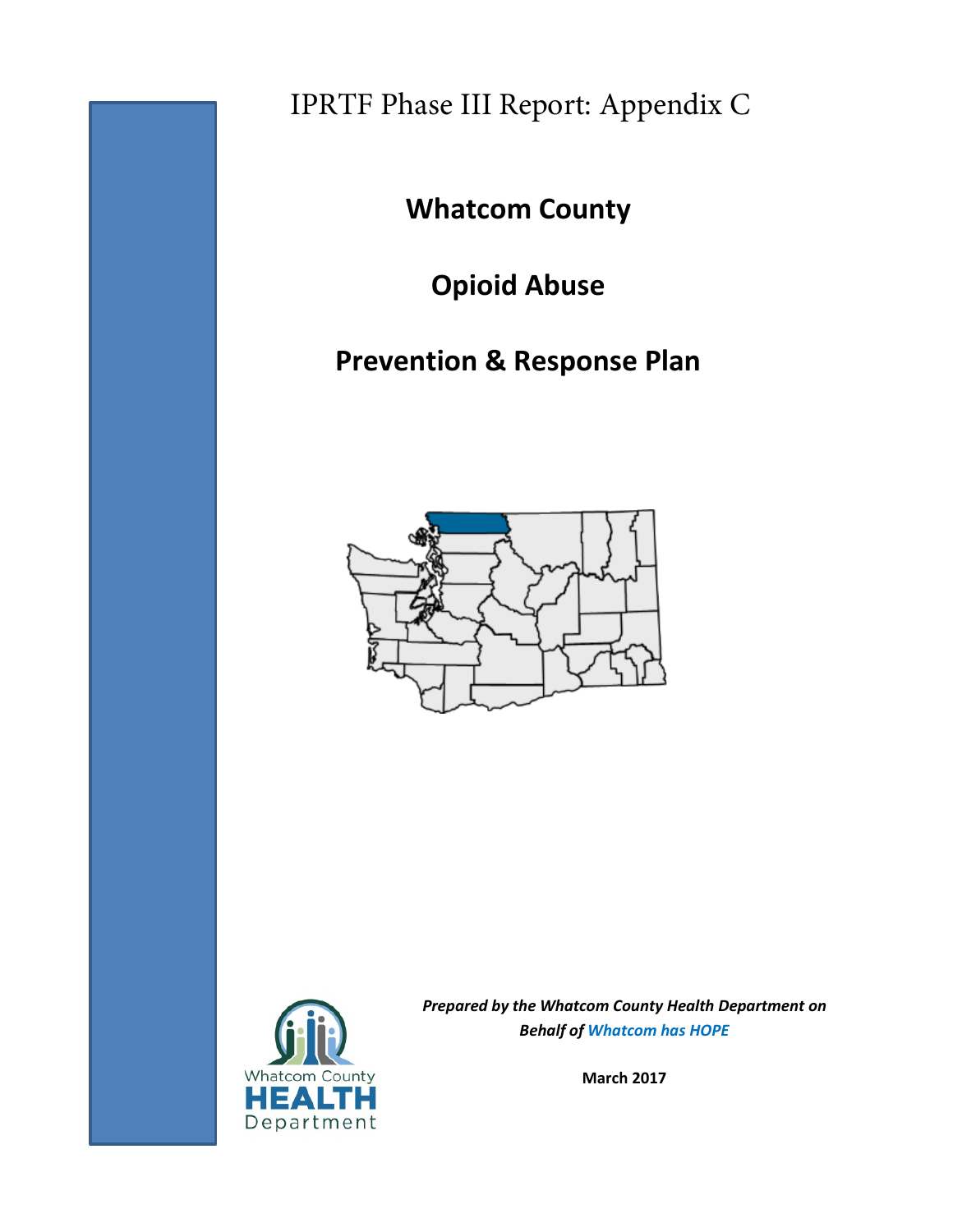#### **INTRODUCTION**

On September 6, 2016, twenty-seven stakeholders in Whatcom County met to discuss to growing concerns around opioid misuse and abuse. A number of topics were explored, including:

- *Current local efforts focused on opioid abuse*
- *Identification of services and programs that could be reinforced or better coordinated*
- *New strategies that could address unmet needs*
- *Existing and needed resources that could support a collective response*

Concerns from that meeting were concentrated in multiple areas. This document captures some of the early work stemming from this meeting and from workgroups that have been subsequently formed. This paper is intended to serve as a living document that will continue to evolve as stakeholders endeavor to meet the ongoing needs of the community.

#### **BACKGROUND**

Prescription opiate and heroin abuse continues to be a significant problem nationally, as well as within Washington State. Research has shown that 4 out of 5 heroin users began first with nonmedical use of prescription pain relievers, and nearly half of young people who inject heroin start by abusing prescription drugs.

Whatcom County continues to experience these issues. In fact, local data has shown:

- Rates of admission to substance use disorder treatment for opiate abuse have significantly grown in the past five years
- The demographics of visitors attending the Syringe Services Program (SSP) in Whatcom County have shifted to younger ages, with 18-24 being a primary recipient of services
- Nearly 10% of Whatcom County  $12^{th}$  grade students reporting using prescription drugs not prescribed to them in the past 30 days
- More than 2 out of 3 (66%) adults surveyed in a recent Whatcom County survey indicated they felt prescription drugs were a "moderate to serious" problem for youth
- 78% of Whatcom County adults felt that youth have a "high risk" for harming themselves if they use medication without a prescription or in a way other than prescribed
- 47% of adults indicated they did not know where to dispose of prescription drugs
- Only 4 in 10 adults have talked to youth about the risks of harm from using prescription drugs not prescribed to them in the past three months

These are only a few examples of the challenges Whatcom County continues to face. Abuse of opioids continues to contribute to emergency room visits, jail incarcerations, and other costly community resources. Local concerns repeatedly focused on easy accessibility of pharmaceutical medications, as well as a lack of perceived harm from their use or their potential for abuse.

#### **PARTNERSHIP**

Partnership is a critical component of this collaborative effort. Each work group has dedicated time to identifying the stakeholders necessary to implement successful strategies. Coordinated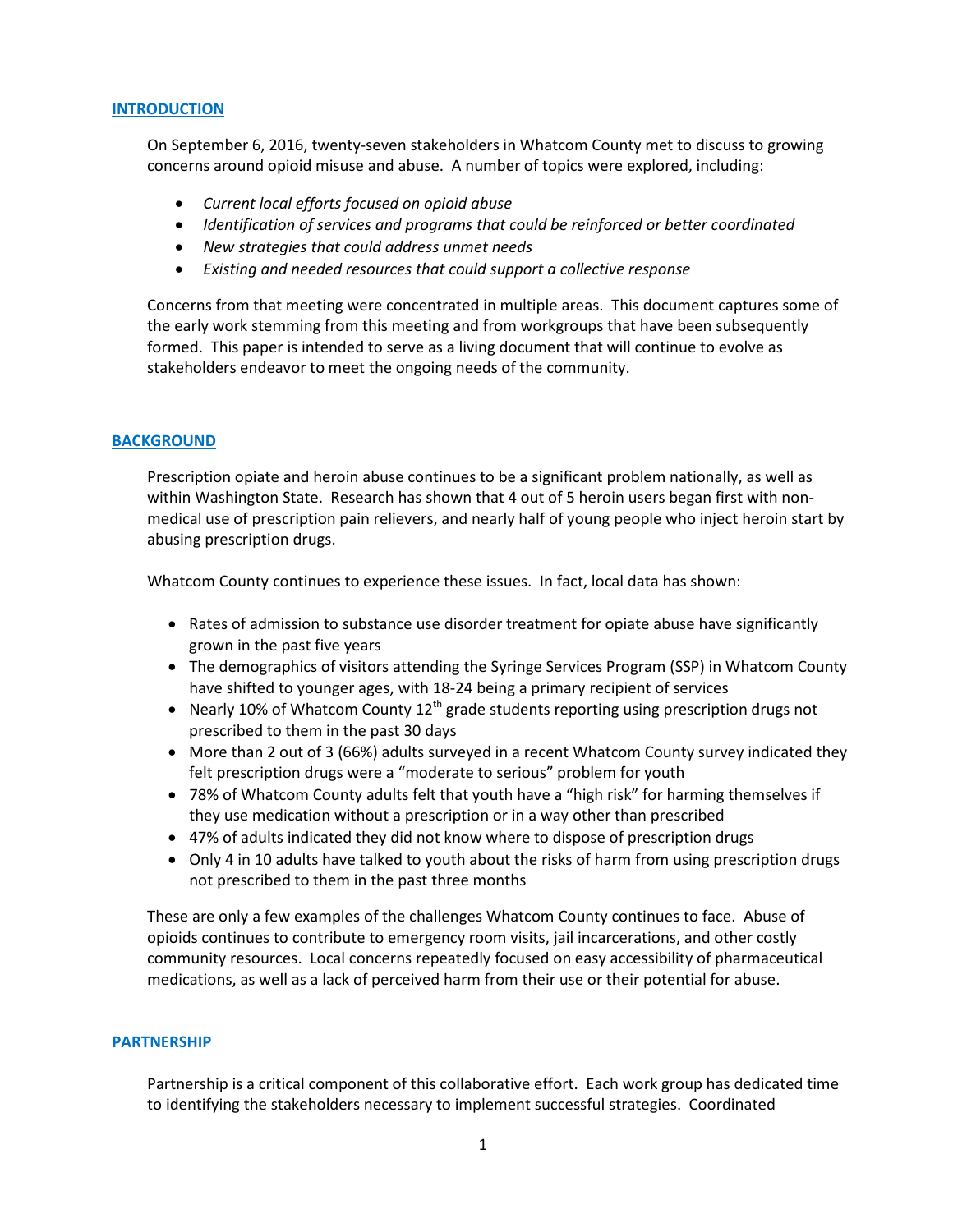recruitment of additional key partners will be an ongoing effort. As of February 22, 2017, twentyeight individuals have participated in initial planning efforts on a designated work group, representing fifteen different entities. Representation has included, but is not limited to:

- *1. Bellingham School District*
- *2. Bellingham Police Department*
- *3. City of Bellingham*
- *4. Chuckanut Health Foundation*
- *5. Northwest Youth Services*
- *6. PeaceHealth*
- *7. Parents Matter*
- *8. Phoenix Recovery*
- *9. SpicerDent Productions*
- *10. Valley Drug*
- *11. Unity Care Northwest*
- *12. W.C. Health Dept.*
- *13. W.C. Public Defender's Office*
- *14. W.C. Sheriff's Office*
- *15. Whatcom Family & Community Network*
- *16. Whatcom Medical Society*

Additional stakeholders participated in the September meeting and are still being provided with updates and opportunities to participate. Local materials that are developed from these efforts will be marked with "Whatcom has HOPE (**H**eroine and other **O**piate **P**revention & **E**ducation)," which represents the collective efforts of these partners.

#### **STRATEGIES**

#### *Substance Use:*

Whatcom County currently possesses a number of programs and services that are designed to serve individuals with prevention, intervention, treatment, and aftercare services. These include schoolbased and community-based services that are delivered on a Continuum of Care. These services are

designed to prevent abuse from starting, support those needing intervention or treatment services, and to support recovery. These services provide a foundation that addresses all forms of substance abuse and addictions. While this document outlines some strategies that can be implemented in direct response to opioid issues, it is also critical to provide ongoing support of the systems that create a comprehensive continuum of care.



#### *Opioid Abuse:*

In response to growing concerns directly related to opioids, local stakeholders have been engaged in strategic planning to respond to the crisis. This collaborative approach developed into three separate workgroups, each having identified strategies to implement locally. In part, the **SAFETY** workgroup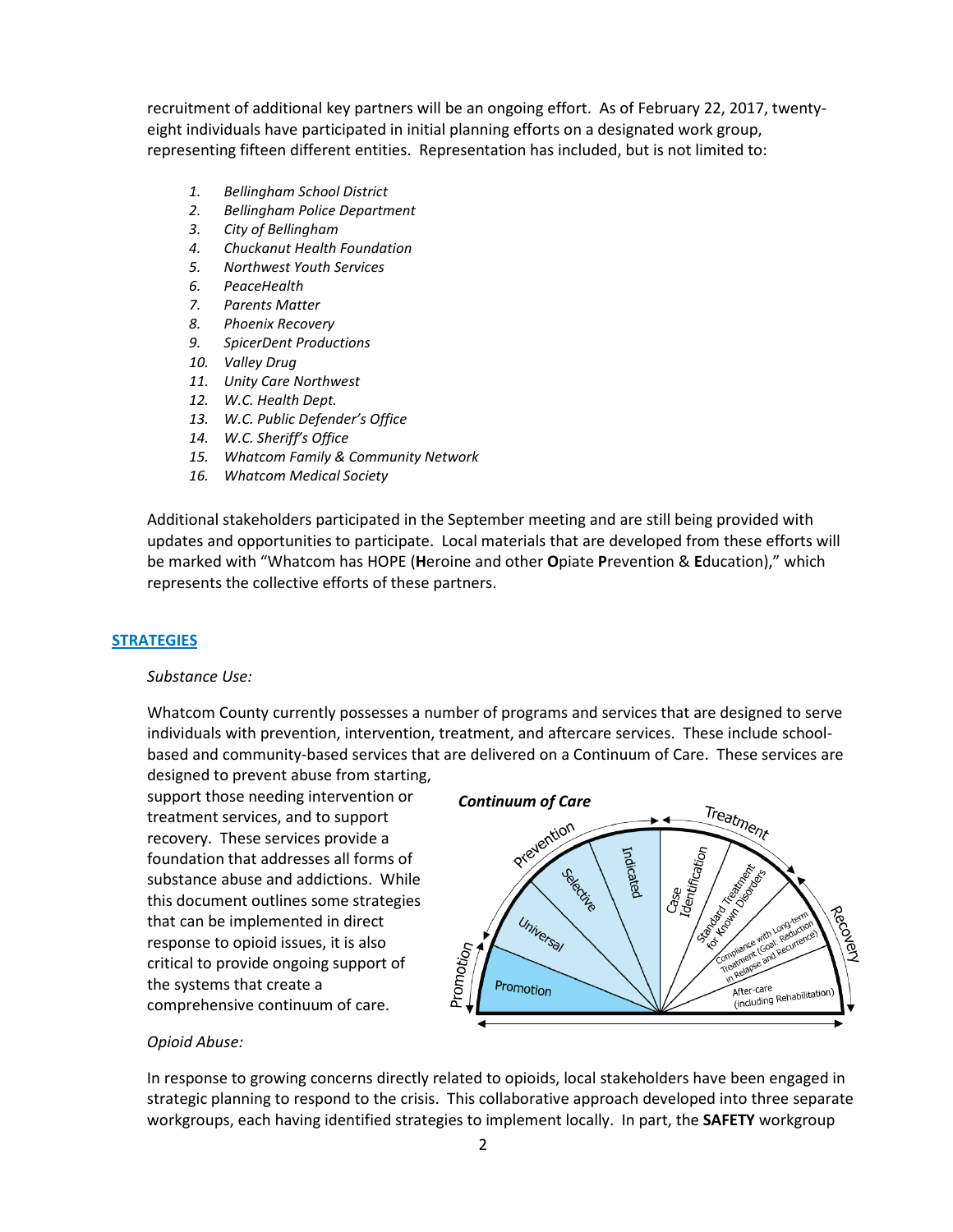focuses on preventing opioid misuse and abuse by addressing issues of securing, monitoring, and disposing of unused medications. The **NALOXONE** workgroup focuses on preventing overdose by educating about how to use and where to access naloxone (overdose reversing medication), as well as the Good Samaritan Law (protections from civil liabilities when trying to help in a medical emergency). The **MARKETING** workgroup currently serves as the hub of all media and marketing messaging, ensuring effective coordination of efforts.

Whatcom County has identified local objectives that support the [Washington State Interagency](http://stopoverdose.org/docs/StateODResponsePlan2017.pdf)  [Opioid Working Plan.](http://stopoverdose.org/docs/StateODResponsePlan2017.pdf) Although individuals and agencies in Whatcom County actively participate in state and regional efforts that address all four state goals, the Whatcom County workgroups primarily focus on two state goals that were identified as 'locally actionable.' Efforts around prescribing practices, expansion of treatment services, evaluation, and other important efforts will continue to be supported by local partners, at the state level. The following graphic illustrates the state's plan, and how Whatcom County workgroups specifically connect to state goals.



#### 2017 Washington State Interagency Opioid Working Plan

Stakeholder and workgroups meetings created an opportunity to review and analyze local data indepth, driving the process of identifying needs and potential strategies that could be implemented in Whatcom County. The following plan was developed as the starting point for a comprehensive and collaborative approach to addressing public health issues related to opioid misuse and abuse in the community.

| <b>SAFETY</b>  |                                                                                                                     |
|----------------|---------------------------------------------------------------------------------------------------------------------|
|                | State Goal 1: Prevent opioid misuse and abuse.                                                                      |
| Objective 1.1: | Create a "Medicine Inventory tool" that Whatcom County residents can use to monitor<br>and track their medications. |
| Objective 1.2: | Acquire and distribute medicine lock bags/boxes to Whatcom County residents.                                        |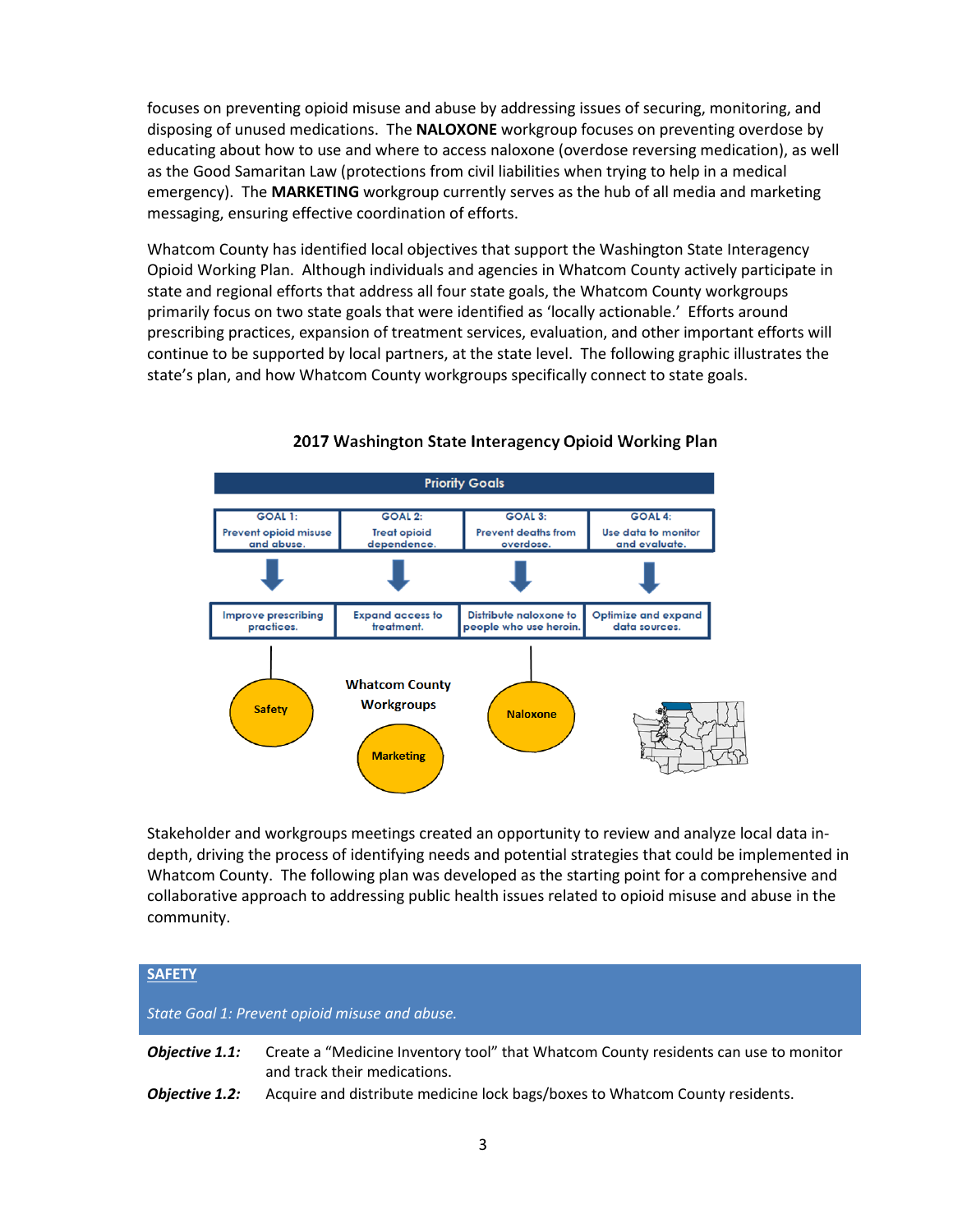- **Objective 1.3:** Convene stakeholders that will work to research and review potential for a local Stewardship Ordinance (reverse-distributor process for drug disposal).
- **Objective 1.4:** Increase public awareness through appropriate messaging, including:
	- a) Secure your medications (lock them up)
	- b) Monitor your medications
	- c) Properly dispose of unwanted, unneeded medications (promote Take Back sites)

| <b>MARKETING</b>                                                      |                                                                                                                                                                                                                                                                                                                                                                                                                                                                                                                                                                                            |  |  |
|-----------------------------------------------------------------------|--------------------------------------------------------------------------------------------------------------------------------------------------------------------------------------------------------------------------------------------------------------------------------------------------------------------------------------------------------------------------------------------------------------------------------------------------------------------------------------------------------------------------------------------------------------------------------------------|--|--|
| Addresses multiple goals and strategies identified in the state plan. |                                                                                                                                                                                                                                                                                                                                                                                                                                                                                                                                                                                            |  |  |
| Objective 2.1:                                                        | Coordinate efforts between workgroups to deliver a comprehensive marketing plan.                                                                                                                                                                                                                                                                                                                                                                                                                                                                                                           |  |  |
| Objective 2.2:                                                        | Increase public awareness through appropriate messaging, including:<br>a) Increase the awareness of harms of prescription drug abuse, as well as<br>prevalence of abuse.<br>b) Reduce stigma around addictions while increasing awareness that prescription<br>drugs can lead to addiction (i.e., it can happen to anyone).<br>c) Promote appropriate use of prescription drugs, as well as alternatives to pain<br>management.<br>d) Promote the importance of adults talking to children about the harms of using<br>medications inappropriately, or medications not prescribed to them. |  |  |

#### **NALOXONE**

*State Goal 3: Prevent deaths from overdose.*

| Objective 3.1: | Develop Naloxone policy standards for agencies to adopt and encourage securing kits.                                                                          |
|----------------|---------------------------------------------------------------------------------------------------------------------------------------------------------------|
| Objective 3.2: | Create an inventory of Naloxone carriers/distributors.                                                                                                        |
| Objective 3.3: | Identify access gaps to Naloxone in the county.                                                                                                               |
| Objective 3.4: | Recruit additional pharmacies to carry Naloxone for public access.                                                                                            |
| Objective 3.5: | Secure Naloxone for time-limited distribution.                                                                                                                |
| Objective 3.6: | Increase public awareness through appropriate messaging, including:<br>a) Promote the Good Samaritan Law.<br>b) Educate about proper Naloxone use and access. |

Workgroups will continue to refine their action plans through the planning and implementation process, and will be able to scale efforts as resources are available.

#### **IMPLEMENTATION & EVALUATION**

Implementation of the project will be done in three phases, including planning, development, and implementation. Each workgroup will establish action steps and timelines for each strategy to be delivered.

Evaluation of efforts will be identified by each workgroup, and may include the data collection of output and outcome data, collected through either a

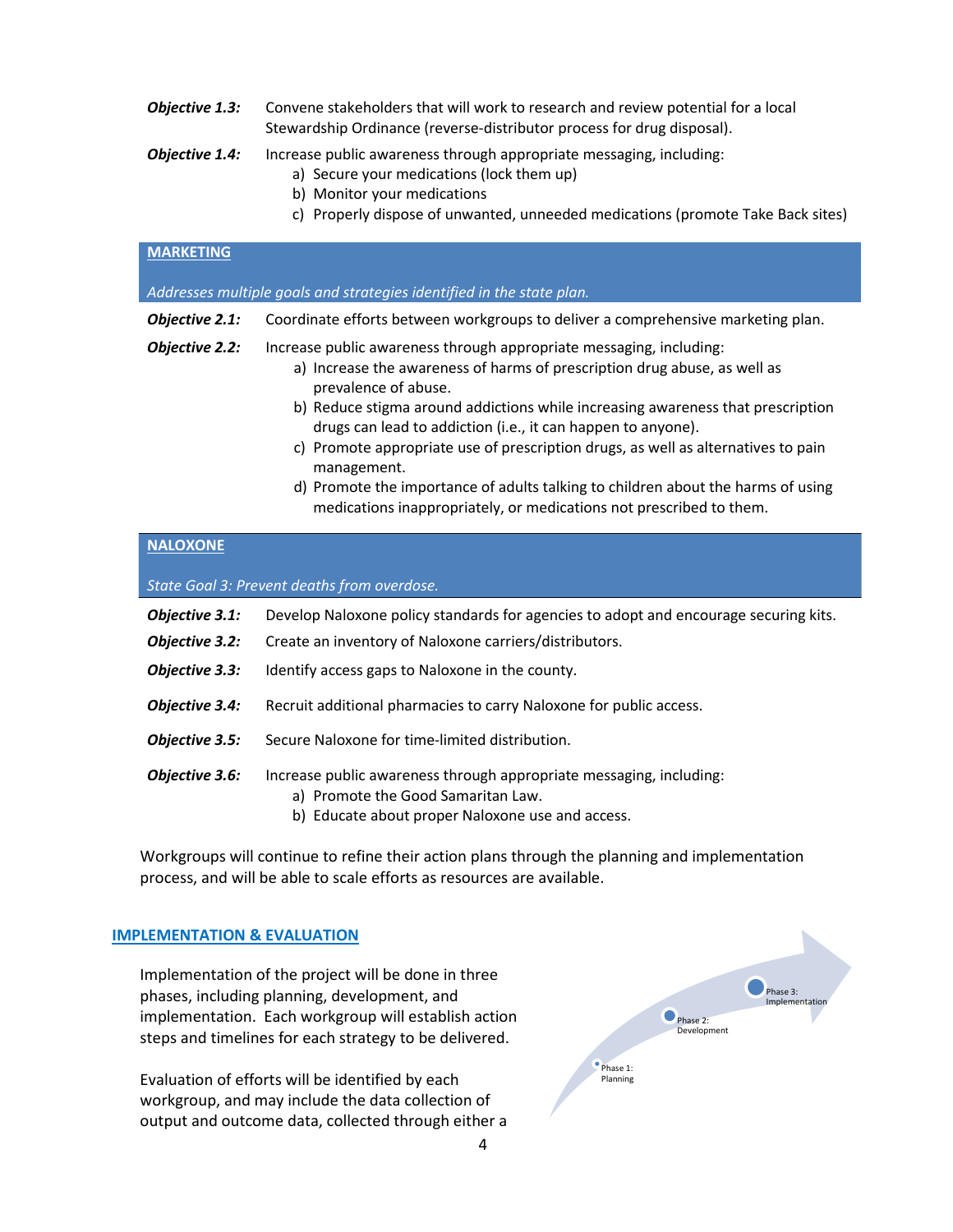quantitative or qualitative process. Aside from project specific measures, ongoing data sources in the community will be reviewed to track ongoing opioid abuse impacts. This will include the annual Community Adult Survey, the Healthy Youth Survey administered every two years, and other community indicators (treatment admissions, arrest records, emergency room visits, etc.).

#### **RESOURCES**

State and federal resource currently provide some useful tools and information. Whatcom County will work to promote these available resources to support identified local needs. A sample of these resources includes, but is not limited to:

**Stopoverdose.org** <http://stopoverdose.org/>

**Partnership for Drug-Free Kids** <http://www.drugfree.org/>

**Take back your meds** <http://www.takebackyourmeds.org/>

*We acknowledge there are many other agencies, programs, and services that are working on reducing issues associated with opioid abuse. This is not an exhaustive list of efforts in Whatcom County, but does represent some collaborative work being coordinated to establish a collective impact. We thank all that have been involved in this process, and others that will be in the future. If you would like more information, contact the Whatcom County Health Department at 360-778-6002.*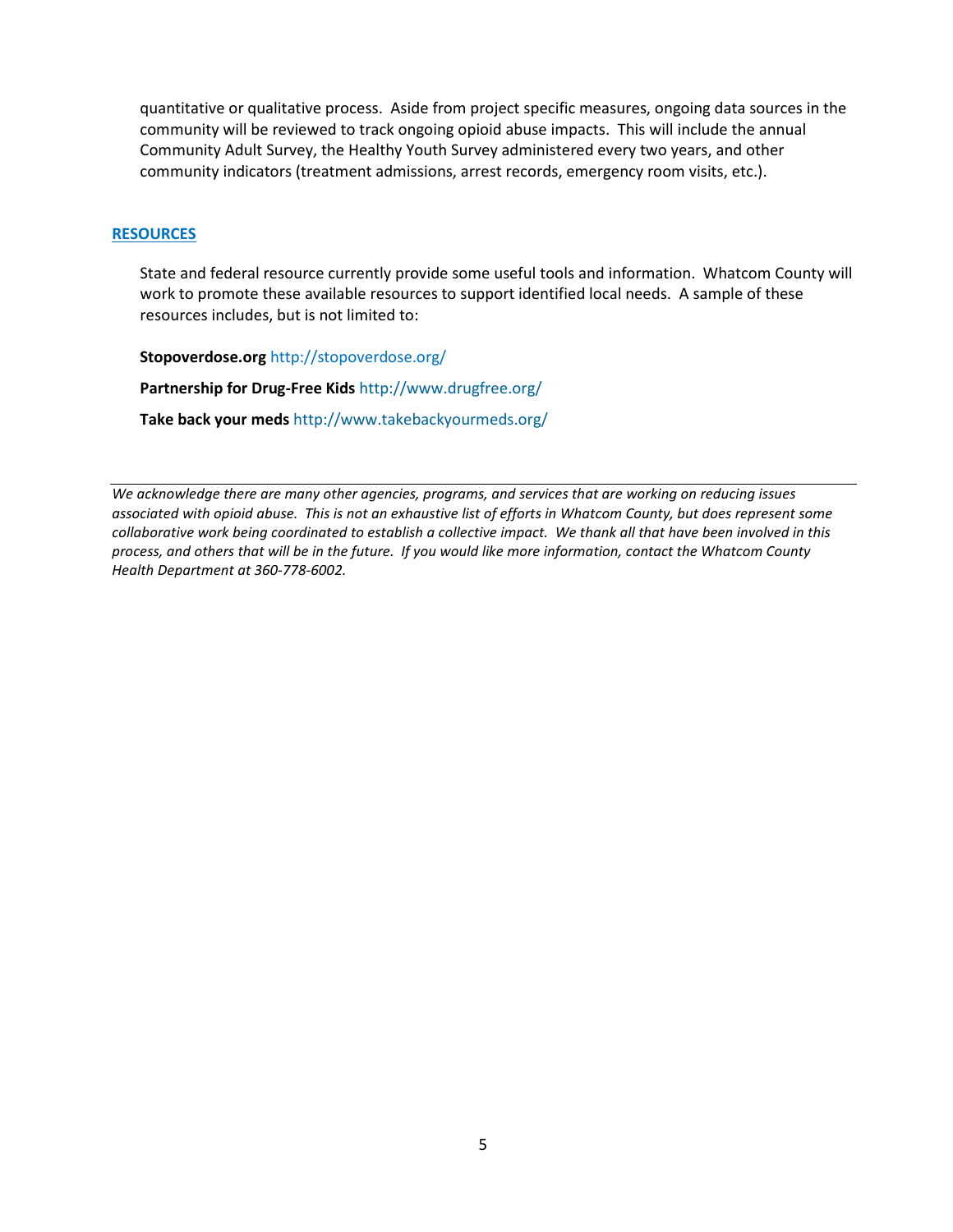# **Chapter 2.46 INCARCERATION PREVENTION AND REDUCTION TASK FORCE**

#### **Sections:**

| 2.46.010 | Established.                           |
|----------|----------------------------------------|
| 2.46.020 | Purpose.                               |
| 2.46.030 | Function.                              |
| 2.46.040 | Permanent members.                     |
| 2.46.050 | Additional appointed members.          |
| 2.46.060 | Terms of office for appointed members. |
| 2.46.070 | Organization - Meetings.               |
| 2.46.080 | Staff and funding support.             |
| 2.46.090 | Reporting.                             |

#### **2.46.010 Established.**

There is hereby established a Whatcom County incarceration prevention and reduction task force. (Ord. 2015- 037 Exh. A; Ord. 2015-025 Exh. A).

#### **2.46.020 Purpose.**

The purpose of the incarceration prevention and reduction task force is to continually review Whatcom County's criminal justice and behavioral health programs and make specific recommendations to safely and effectively reduce incarceration of individuals struggling with mental illness and chemical dependency, and minimize jail utilization by pretrial defendants who can safely be released. (Ord. 2015-037 Exh. A; Ord. 2015-025 Exh. A).

#### **2.46.030 Function.**

The task force will consider national best practices and report on and make recommendations to the county council, executive, and other appropriate officials regarding:

A. The construction and operation of a new or expanded multi-purpose crisis triage facility to assist with jail and hospital diversion of individuals struggling with mental illness and chemical dependency;

B. Development of new, or enhancement of existing, programs designed along a continuum that effectively reduces incarceration of individuals struggling with mental illness and chemical dependency;

C. Effective pretrial service programs that assure that defendants appear for court proceedings while minimizing jail utilization by defendants who can safely be released;

D. Necessary and effective programs and services that can assist offenders with successful transition from both the jail and triage center back to the community to reduce rates of recidivism and improve public health and safety;

E. The ongoing staff support and funding for the task force;

F. Review of the diversion programs of the county and all cities, and establishment of benchmarks to measure the effectiveness of the programs in reducing incarceration. (Ord. 2015-037 Exh. A; Ord. 2015-025 Exh. A).

## **2.46.040 Permanent members.**

The incarceration prevention and reduction task force shall include the following 13 designated officials or their representative:

A. One member of the Whatcom County council;

- B. Whatcom County executive;
- C. Whatcom County sheriff;
- D. Whatcom County prosecuting attorney;
- E. Whatcom County public defender director;
- F. One representative from the Whatcom County superior court or district court;
- G. One representative of the Bellingham city attorney or municipal court or police;
- H. One representative from the Bellingham city council;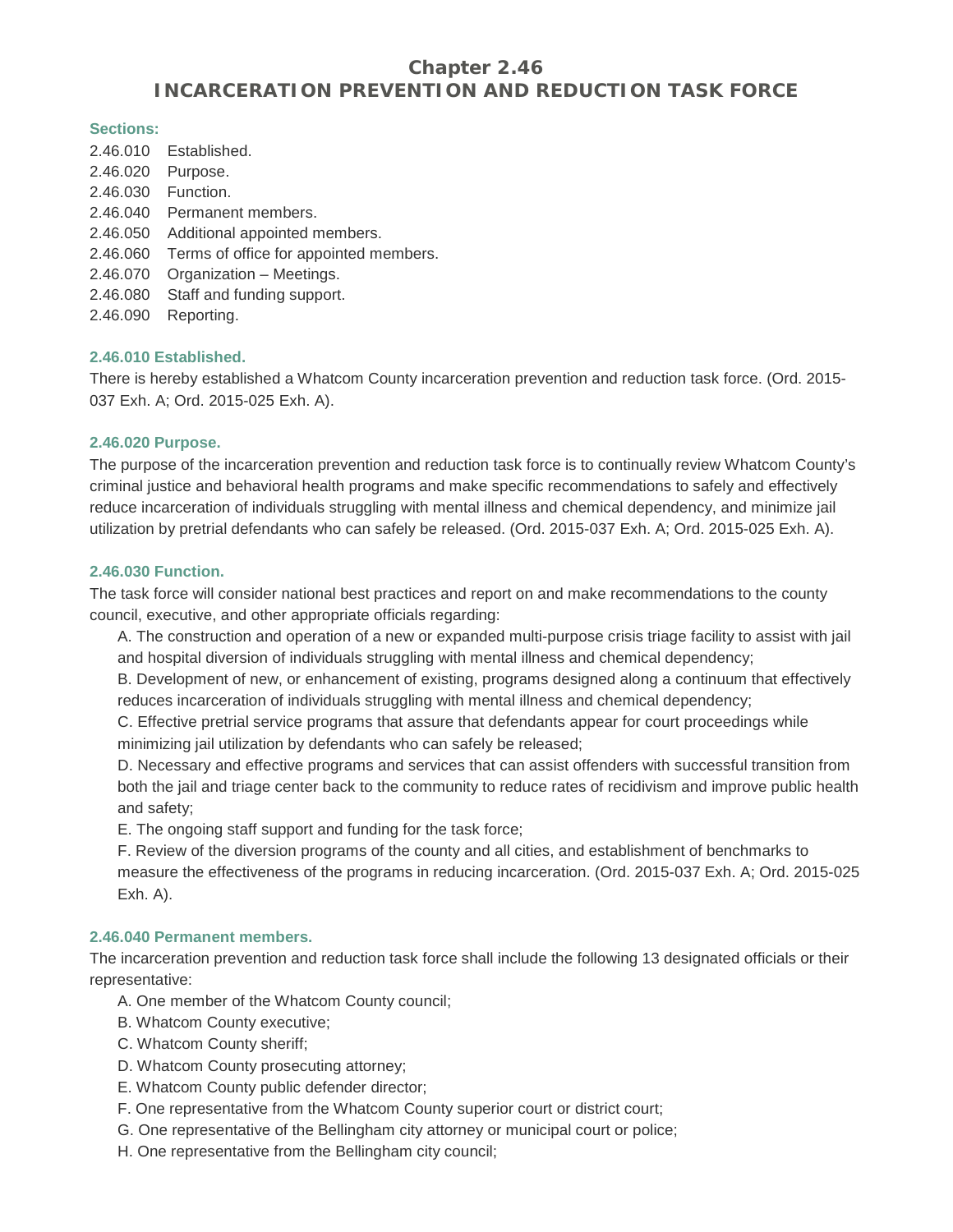I. City of Bellingham mayor or designee;

J. One representative from the small cities designated by the Small Cities Caucus;

K. One tribal representative from either the Lummi Nation or the Nooksack Tribe;

L. One representative from the Whatcom County health department human services;

M. North Sound Mental Health Administration executive director. (Ord. 2015-037 Exh. A; Ord. 2015-025 Exh. A).

## **2.46.050 Additional appointed members.**

In addition to the officials designated above, the incarceration prevention and reduction task force shall include the following 11 members appointed by the Whatcom County council:

- A. Whatcom Alliance for Health Advancement (WAHA) representative;
- B. Peace Health St. Joseph's Medical Center representative;
- C. Community Health Center representative;
- D. Emergency medical services (EMS) representative;

E. Representatives from a community action agency, a mental health provider, and substance abuse treatment provider (three);

- F. Consumer of services or family member of consumer (two);
- G. Concerned citizens (two). (Ord. 2015-037 Exh. A; Ord. 2015-025 Exh. A).

## **2.46.060 Terms of office for appointed members.**

The term of office for appointed members shall be four years; provided, that the terms of those first appointed shall be staggered so that five will be appointed for two years and six will be appointed for four years. Appointment of members shall comply with Chapter [2.03](http://www.codepublishing.com/WA/WhatcomCounty/%23!/WhatcomCounty02/WhatcomCounty0203.html%232.03) WCC. (Ord. 2015-037 Exh. A; Ord. 2015-025 Exh. A).

#### **2.46.070 Organization – Meetings.**

A. Meetings of the task force shall be open and accessible to the public and shall be subject to the Open Public Meetings Act.

B. At every meeting, the task force will schedule an open session to take public comment.

C. Written records of meetings, resolutions, research, findings and recommendations shall be kept and such records shall be submitted to county staff and shall be made public, including posting on the county website.

D. The task force shall adopt its own rules and procedures for the conduct of business.

E. The task force shall elect a chairperson from among its members who shall preside at its meetings.

F. The task force shall determine its meeting schedule and agenda, but shall meet at least quarterly.

G. The task force may form and appoint ad hoc committees to work on specific issues, so long as at least two committee members are also members of each ad hoc committee. (Ord. 2015-037 Exh. A; Ord. 2015-025 Exh. A).

#### **2.46.080 Staff and funding support.**

The task force will have full support from the council, the county executive's office, health department staff, and locally delivered paid consultant assistance to conduct and complete its tasks in an efficient and effective manner. (Ord. 2015-037 Exh. A; Ord. 2015-025 Exh. A).

#### **2.46.090 Reporting.**

At least annually, no later than June 30th of each year, the task force will provide a report and recommendations to the county council and executive on outcomes of existing incarceration prevention and reduction programs throughout Whatcom County, new innovative programs being used in other communities, and recommendations for changes or additional programs. (Ord. 2015-037 Exh. A; Ord. 2015-025 Exh. A).